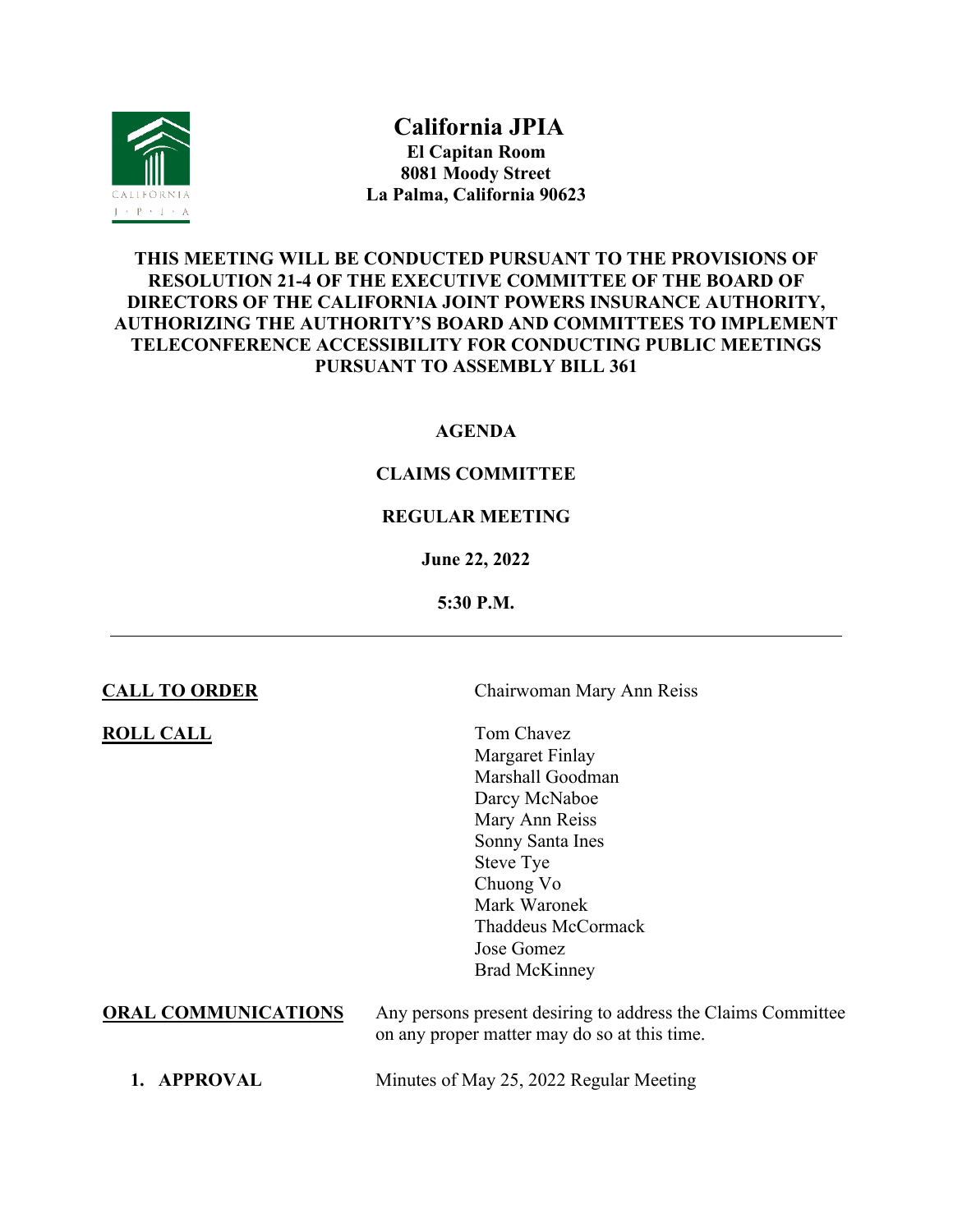## **2. CLOSED SESSION** A. Pursuant to Government Code §54956.95 for discussion of litigated liability and workers' compensation claims:

Agency Claimed Against: Sierra Madre Claimant: Keith

B. Pursuant to Government Code §54956.95 for discussion of serious injury liability claims not yet in litigation:

> Agency Claimed Against: Palos Verdes Estates Claimant: Heirs of Jerardo Huitzel

## **RECONVENE TO OPEN SESSION**

## **CLOSED SESSION REPORT**

**ADJOURNMENT** To a meeting on July 27, 2022, at 5:30 p.m. in the El Capitan Room of the California JPIA, 8081 Moody Street, La Palma, CA 90623. The teleconference option will be available for those who wish to participate remotely.

In compliance with Americans with Disabilities Act, if you need special assistance to participate in this meeting, please contact the Agency Clerk at (562) 467-8736. Notification 48 hours before meeting will enable the Authority to make reasonable arrangements to ensure accessibility. (28 CFR 35.102.35.104 ADA Title II)

## **TELECONFERENCE PARTICIPATION**

Pursuant to the provisions of Resolution 21-4 of the Executive Committee of the Board of Directors of the California Joint Powers Insurance Authority, authorizing the Authority's Board and Committees to implement teleconference accessibility for conducting public meetings pursuant to Assembly Bill 361:

Committee Members may participate via teleconference.

Public Participation:

In accordance with AB 361 and guidance from the California Department of Public Health on gatherings, remote public participation is allowed in the following ways:

Public comment will be accepted by email to [vruiz@cjpia.org](mailto:vruiz@cjpia.org) during the meeting, prior to the close of public comment on an item, and read into the record during public comment.

At the announced time of the meeting, teleconference participants (unless otherwise instructed) should call the California JPIA's teleconference number at **(253) 215-8782**, enter Meeting ID: **818 6912 8011** Password: **527108** and identify themselves for the record. To access the video conferencing and view the meeting online, go to